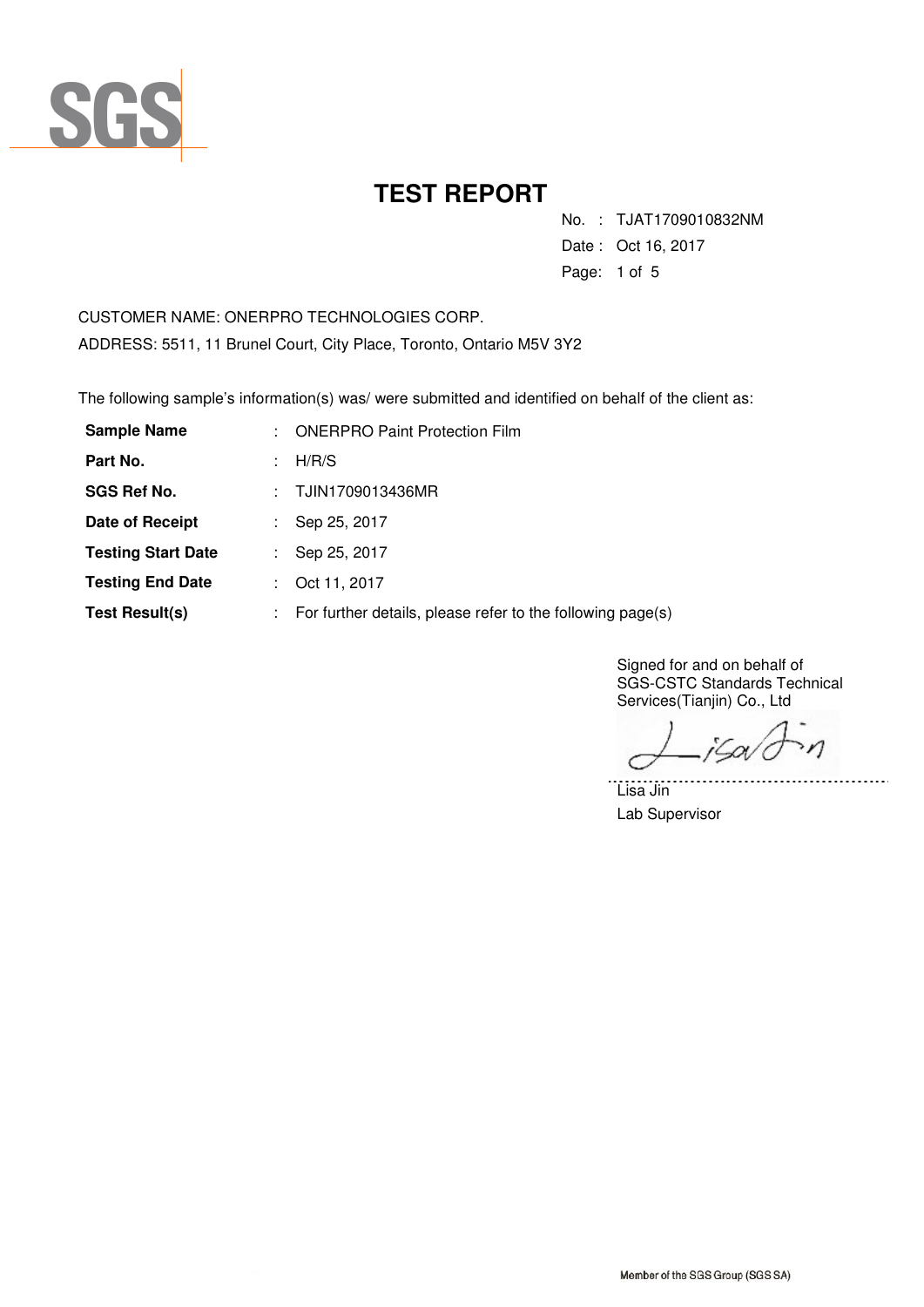

No. : TJAT1709010832NM

Date : Oct 16, 2017

Page: 2 of 5

#### **Report Declaration:**

The test samples were provided and confirmed by the customer in this report, the results contained in this test report do not relate to other samples of the same product. The manufacturer should ensure that all products manufactured are in conformity with the product sample in this report.

#### **Manufacture Declaration or Comment:**

None

#### **Summary of Result(s):**

| No. | <b>Test Item</b>              | Test Method                                         | <b>Conclusion</b> |
|-----|-------------------------------|-----------------------------------------------------|-------------------|
|     | Light Ageing Test-UV Exposure | ASTM G154-16 Cycle1 & ASTM<br>D <sub>2244</sub> -16 | Pass              |

**Note:** Pass: Meet the requirements Fail: Does not meet the requirements N/A: Not apply to the judgment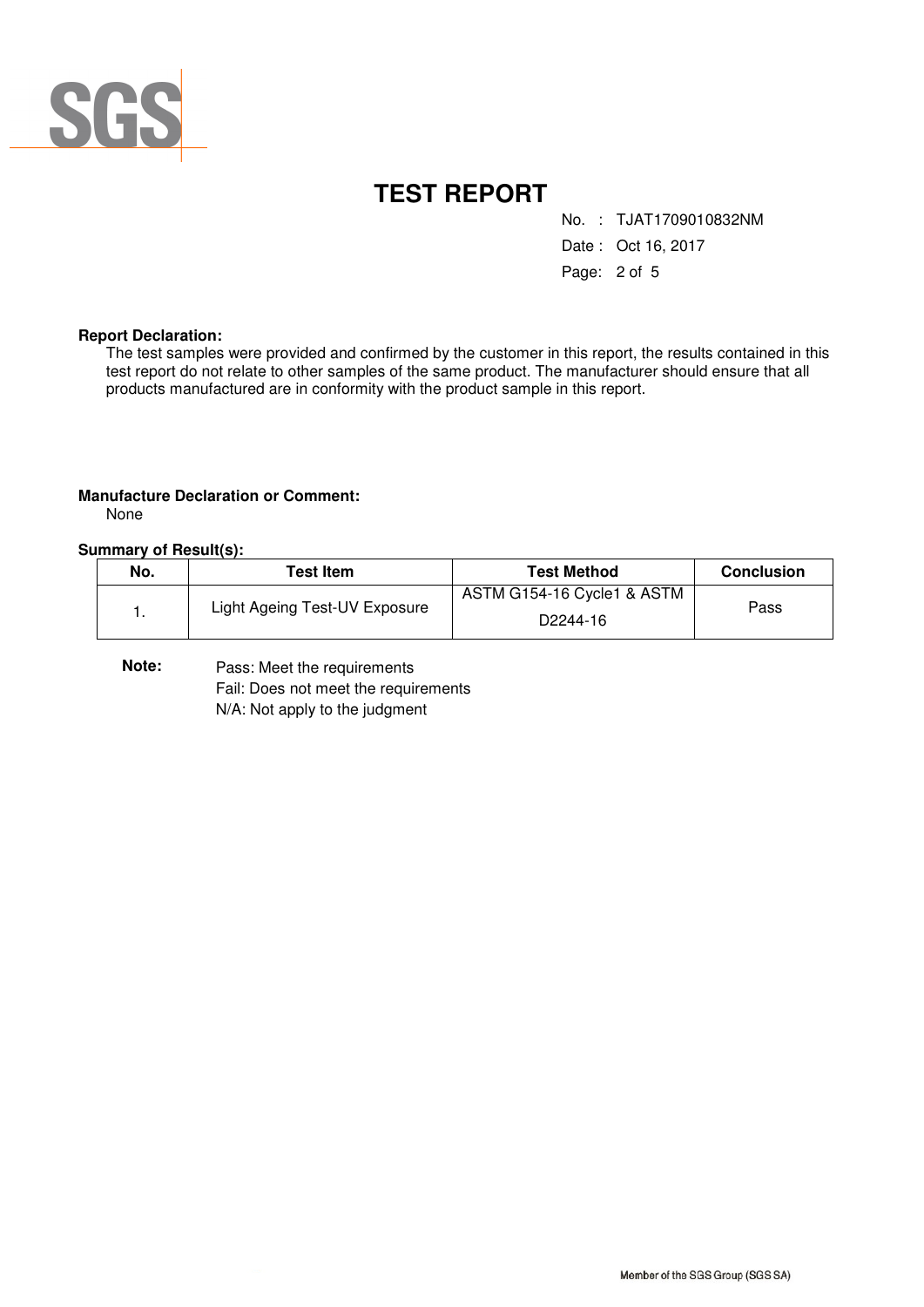

No. : TJAT1709010832NM

- Date : Oct 16, 2017
- Page: 3 of 5

Original Sample Photo:

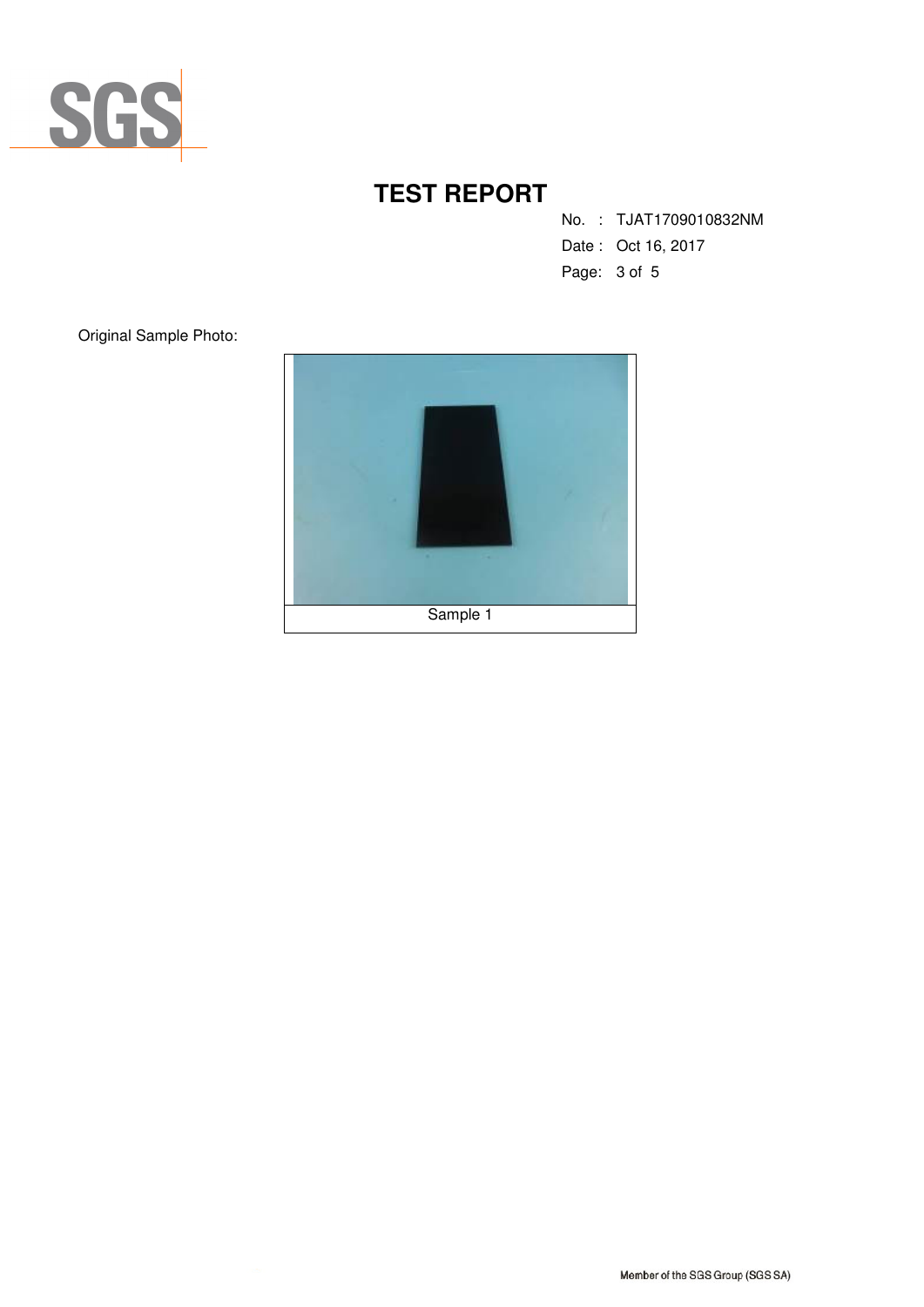

No. : TJAT1709010832NM

- Date : Oct 16, 2017
- Page: 4 of 5

1. Test Item: Light Ageing Test-UV Exposure

Test Method: ASTM G154-16 Cycle1 & ASTM D2244-16 Test Condition:

Exposure cycle:

ASTM G154-16 cycle 1

Lamp type: UVA-340

8h UV at (60±3) °C BPT, 0.89 W/(m<sup>2</sup>•nm)@340 nm

4h condensation at (50±3) °C BPT

Exposure duration: 240 h

### Test Result:

| Sample | Appearance               | $\Delta E^*_{\ \,ab}$ | Client's requirement     | Conclusion |
|--------|--------------------------|-----------------------|--------------------------|------------|
|        | No visual change of film |                       | No visual change of film | Pass       |
|        |                          | 0.15                  |                          |            |